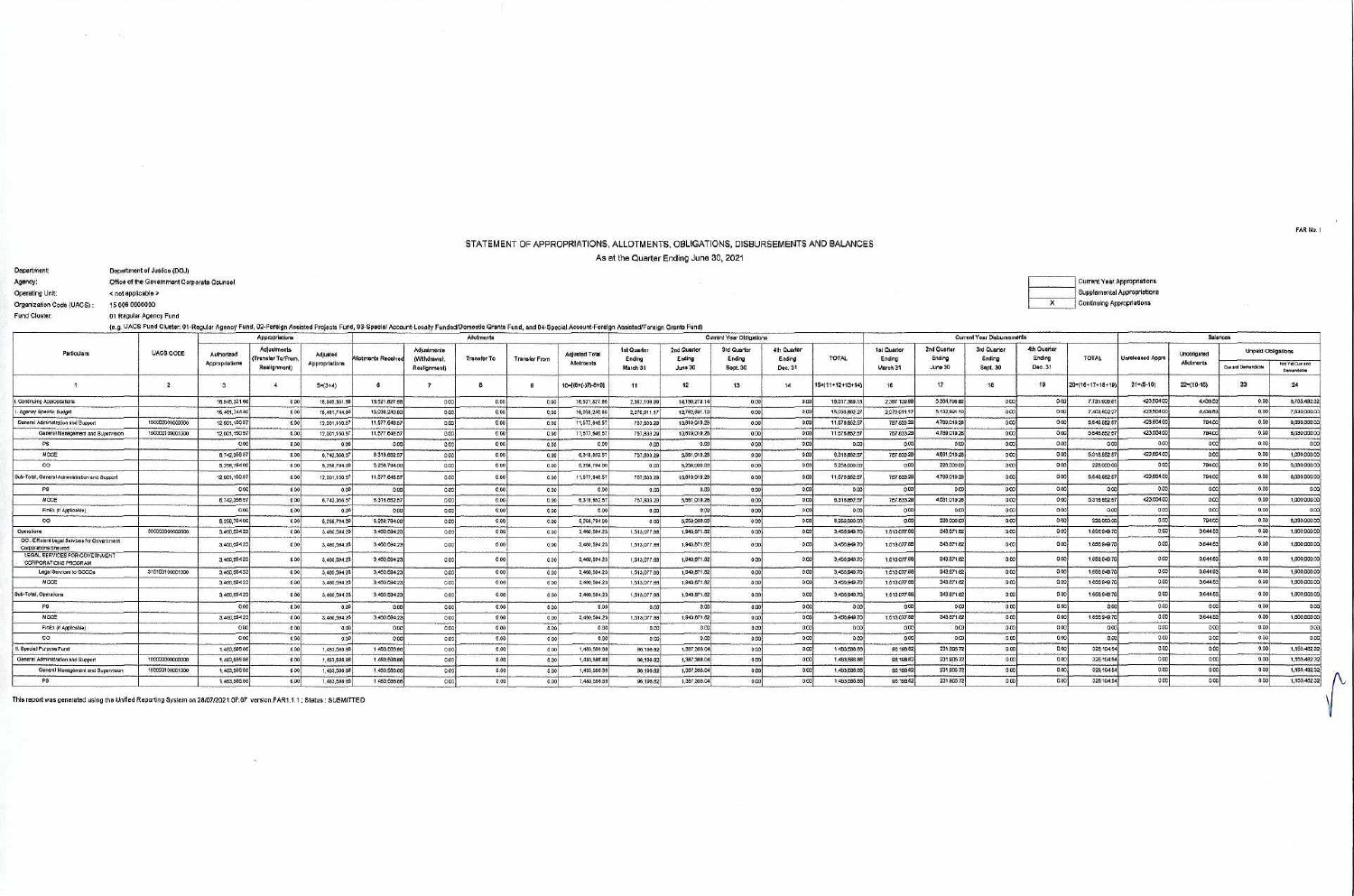| <b>Department:</b>                                                        | Department of Justice (DOJ)                                                                                                                                                                                               |                |                                   |                |                     |                             |                    |               |                       |                       |                       |                          |                       |                  |                       |                       |                            |                       |                                                          |                             |             |                    |                               |
|---------------------------------------------------------------------------|---------------------------------------------------------------------------------------------------------------------------------------------------------------------------------------------------------------------------|----------------|-----------------------------------|----------------|---------------------|-----------------------------|--------------------|---------------|-----------------------|-----------------------|-----------------------|--------------------------|-----------------------|------------------|-----------------------|-----------------------|----------------------------|-----------------------|----------------------------------------------------------|-----------------------------|-------------|--------------------|-------------------------------|
| Agency:<br>Operating Unit<br>Organization Code (UACS)<br>Fund Cluster:    | Office of the Government Corporate Counsel<br>< not applicable ><br>15 006 0000000<br>01 Regular Agency Fund                                                                                                              |                |                                   |                |                     |                             |                    |               |                       |                       |                       |                          |                       |                  |                       |                       |                            | $\boldsymbol{x}$      | Current Year Appropriations<br>Continuing Appropriations | Supplemental Appropriations |             |                    |                               |
|                                                                           | (e.g. UACS Fund Cluster: 01-Regular Agency Fund, 02-Foreign Assisted Projects Fund, 03-Special Account-Locally Funded/Domestic Grants Fund, and 04-Special Account-Foreign Assisted/Foreign Assisted/Foreign Grants Fund) |                | Appropriations                    |                |                     |                             | Allotmanta         |               |                       |                       |                       | Current Year Obligations |                       |                  |                       |                       | Current Year Cisbursements |                       |                                                          |                             |             | Balances           |                               |
| Particulars                                                               | UACS CODE                                                                                                                                                                                                                 | Authorized     | Adjustments<br>(Transfer To/From. | Adjusted       | Allotments Received | Adjustments<br>(Withdrawa). | <b>Transfer To</b> | Transfer From | <b>Adjusted Total</b> | 1st Quarter<br>Ending | 2nd Quarter<br>Ending | 3rd Quarter<br>Ending    | 4th Quarter<br>Ending | TOTAL            | 1st Quarter<br>Ending | 2nd Quarter<br>Ending | 3rd Quarter<br>Ending      | 4th Quarter<br>Ending | TOTAL                                                    | Unreleased Appro            | Unobligated |                    | Unpaid Obligations            |
|                                                                           |                                                                                                                                                                                                                           | Appropriations | Realignment)                      | Appropriations |                     | Realignment)                |                    |               | Allotments            | March 31              | June 30               | Sept. 30                 | Dec. 31               |                  | March 31              | June 30               | Sept. 30                   | Dec. 31               |                                                          |                             | Allotment   | Due and Demandates | Not Yet Due and<br>Demandside |
|                                                                           |                                                                                                                                                                                                                           |                |                                   | $5m(3+4)$      |                     |                             |                    |               | 10=((6+(-)7)-8+9)     |                       | 12                    |                          | 14                    | 15=(11+12+13+14) |                       |                       | 16                         |                       | 20=(16+17+18+19)                                         | $21 = (5 - 10)$             | 22=(10-15)  | -23                | 24                            |
| Sub-Total, Ganeral Administration and Support                             |                                                                                                                                                                                                                           | 1,493,566.66   | 0.00                              | 1.483,586      | 1,483,586.86        |                             |                    |               | 1,483,566.86          | 96,198.82             | 1,387,388.04          | 0.00                     | 0.00                  | 1.483.566.86     | 96.198.82             | 231,906.7             | 0.00                       |                       | 328,104.54                                               | 0.00                        |             | 0.00               | 1,155,482.3                   |
|                                                                           |                                                                                                                                                                                                                           | 1,493,506.00   | 0.001                             | 1.483,586.6    | 1,483.566.66        |                             | 0.05               |               | 1,483,585.86          | 96,198.82             | 1,387,388.04          | 0.00                     | 0.00                  | 1,483,566.66     | 96 198.82             | 231,905.72            | 0.00                       |                       | 328,104.54                                               | 0.001                       |             |                    | 1,155,482.3                   |
| MODE                                                                      |                                                                                                                                                                                                                           | D <sub>D</sub> | 0.001                             |                | 0.00                |                             | 0.001              |               | 0.001                 |                       |                       |                          | 0.00                  | 0.00             |                       | <b>B-DO</b>           |                            |                       |                                                          | 0.001                       | a onli      |                    | 0.0                           |
| FinEx (if Applicable)                                                     |                                                                                                                                                                                                                           |                | 0.00                              |                | 0.00                |                             | 0.00               |               | 0.00                  |                       | n o                   | $n\infty$                | 0.00                  | D.00             |                       | 0.00                  | 0 <sup>1</sup>             | 0.00                  |                                                          | 0.001                       |             |                    | 0 <sup>o</sup>                |
|                                                                           |                                                                                                                                                                                                                           |                | 0.00                              |                | 0.00                |                             | 0.00               |               | 0.00                  | 0.00                  |                       | 0 <sup>0</sup>           | 0.00                  | 0.00             |                       | p.co                  | 0.00                       | 0.00                  |                                                          |                             |             |                    | 0.0                           |
| III. Unobligated Allotment Balances oursuant to RA Nos<br>11519 and 11520 |                                                                                                                                                                                                                           |                | 0.00                              |                | 0.00                |                             |                    |               | 0.001                 | 0.0                   |                       | 0.00                     | 0.00                  | 0.00             |                       |                       |                            | <b>DO</b>             |                                                          |                             |             |                    |                               |
| CO                                                                        |                                                                                                                                                                                                                           | n or           | 0.001                             |                | 0.001               |                             | 0.00               |               | 0.00                  | $a\alpha$             | 0.00                  | 0.001                    | 0.00                  | 0.00             | 0.00                  |                       | 0001                       | 0.00                  |                                                          | 0001                        | acol        | 0.001              | 00                            |
| GRAND TOTAL                                                               |                                                                                                                                                                                                                           | 18,845,331.66  | 0.00                              | 18,945,331.8   | 16.521.827.65       |                             | 0.00               |               | 16,521,827.68         | 2,367,109.99          | 14150.279.14          | 000                      | 0.00                  | 16,617,369.13    | 2.367.109.99          | 5.364.796.8           | 0.00                       | 0.00                  | 7,731,906.8                                              | 423,504.00                  | 4,438.63    | 0.00               | 8,785,482.3                   |
|                                                                           |                                                                                                                                                                                                                           | 1,433,586.86   | 0.00                              | 1,483,586.8    | 1.483.586.85        |                             |                    |               | 1,483,588.88          | 86,198.82             | 1,387,388.04          | 0.00                     | 0.00                  | 1.483,586.86     | 95 198.82             | 231,906.72            | 0.00                       |                       | 328,104.5                                                | 0.00                        |             | 0.00               | 1,155,482.3                   |
| MOOE                                                                      |                                                                                                                                                                                                                           | 10,202,950.80  | 0.001                             | 10,202,950.8   | <b>9.779,446.60</b> |                             |                    |               | 9,779,445.80          | 2,270.911.17          | 7,504.891.1           |                          | 0.00                  | 9,775,602.27     | 2,270,911.17          | 4,904,891.1           | 0.00                       |                       | 7,175,802.2                                              | 423,504.00                  | 3.64453     | 0.00               | 2,600,000.0                   |
| FinEx (# Applicable)                                                      |                                                                                                                                                                                                                           | 0.01           | 0.00                              |                | 0.00                |                             |                    |               |                       | 0.00                  |                       | 0.00                     | 0.00                  | 0.00             |                       | 0.00                  | 0.00                       | 0.00                  |                                                          | 0.001                       |             | 0.00               | 0 <sup>o</sup>                |
| co                                                                        |                                                                                                                                                                                                                           | 5,258,794.00   | 0.001                             | 5,256,794.0    | 5,258,794,007       |                             | 0.00               |               | 5,258,794.00          | 0.001                 | 5,256,000.00          |                          | 0.00                  | 5,258,000.00     | 0.00                  | 228,000.00            | 0.001                      |                       | 228,000.00                                               |                             | 794.00      |                    | 5,030,000.0                   |

Certified Correct:<br>MARIE VIC L. SISON<br>Budget Officer I

Date: 2021-07-28 15:01:23



Recommending Approval:<br>MARC ALEXIS M. ARABE

Chief Admin Officer

 $\curvearrowright$ Arcives & Co  $\overline{\mathcal{U}}$ Government Corporate Counse Date: 2021-07-28 15:42:02

Date: 2021-07-28 15:33:23

This report was generated using the Unified Reporting System on 28/07/2021 07:07 version.FAR1.1.1 ; Status : SUBMITTED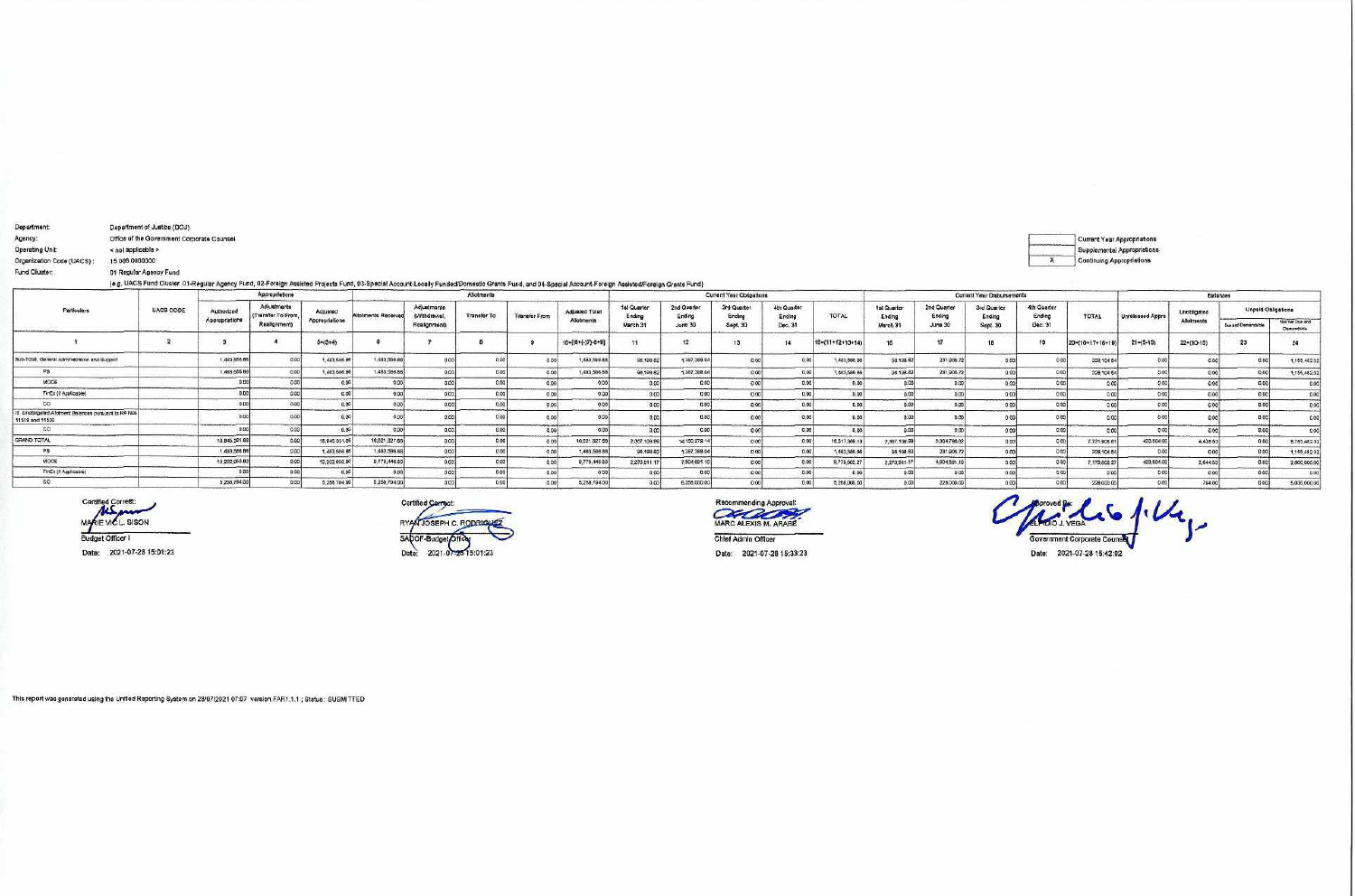## STATEMENT OF APPROPRIATIONS, ALLOTMENTS, OBLIGATIONS, DISBURSEMENTS AND BALANCES As at the Quarter Ending June 30, 2021

| <b>Department</b>                  |                      | Debartment of Analoge (DOD)                  |                              |                                                                  |                            |                                                                                                                                                                                                          |                                                             |                    |                      |                                    |                 |               |                                                                                         |         |                  |               |               |                                                                                         |         |                  |                  |  |
|------------------------------------|----------------------|----------------------------------------------|------------------------------|------------------------------------------------------------------|----------------------------|----------------------------------------------------------------------------------------------------------------------------------------------------------------------------------------------------------|-------------------------------------------------------------|--------------------|----------------------|------------------------------------|-----------------|---------------|-----------------------------------------------------------------------------------------|---------|------------------|---------------|---------------|-----------------------------------------------------------------------------------------|---------|------------------|------------------|--|
| Agency/Entity                      |                      | : Office of the Government Corporate Counsel |                              |                                                                  |                            |                                                                                                                                                                                                          |                                                             |                    |                      |                                    |                 |               |                                                                                         |         |                  |               |               |                                                                                         |         |                  |                  |  |
| Operating Unit                     | : < not applicable > |                                              |                              |                                                                  |                            |                                                                                                                                                                                                          |                                                             |                    |                      |                                    |                 |               |                                                                                         |         |                  |               |               |                                                                                         |         |                  |                  |  |
| Organization Code (UACS)           | 15 006 0000000       |                                              |                              |                                                                  |                            |                                                                                                                                                                                                          |                                                             |                    |                      |                                    |                 |               |                                                                                         |         |                  |               |               |                                                                                         |         |                  |                  |  |
| Fund Cluster                       |                      | : 01 Regular Agency Fund                     |                              |                                                                  |                            |                                                                                                                                                                                                          |                                                             |                    |                      |                                    |                 |               |                                                                                         |         |                  |               |               |                                                                                         |         |                  |                  |  |
|                                    |                      |                                              |                              |                                                                  |                            | (e.g. UACS Fund Cluster: D1-Regular Agency Fund, 02-Foreign Assisted Projects Fund, 03-Special Account-Locally Funded/Domestic Grants Fund, and 04-Special Account-Foreign Assisted/Foreign Crants Fund) |                                                             |                    |                      |                                    |                 |               |                                                                                         |         |                  |               |               |                                                                                         |         |                  |                  |  |
|                                    |                      |                                              |                              | Appropriations                                                   |                            |                                                                                                                                                                                                          |                                                             | Alloiments         |                      |                                    |                 |               | Current Year Obligations                                                                |         |                  |               |               | <b>Current Year Disbursements</b>                                                       |         |                  |                  |  |
| Particulars                        |                      | <b>UACS CODE</b>                             | Authorized<br>Appropriations | Adjustments(Transfer<br>To/From Modifications/<br>Augmentations! | Adjusted<br>Appropriations | Allotments Received                                                                                                                                                                                      | Adustments/Reduction<br>s Modifications/Augme<br>ritations) | <b>Transfer To</b> | <b>Transfer From</b> | <b>Adjusted Tots</b><br>Allotments | March 31        | June 30       | 1st Quarter Ending 2nd Quarter Ending 3rd Quarter Ending 4th Quarter Ending<br>Sept. 30 | Dec. 31 | TOTAL            | March 31      | June 30       | 1st Quarter Ending 2nd Quarter Ending 3rd Quarter Ending 4th Quarter Ending<br>Sept. 30 | Dec. 31 | TOTAL            | Unreleased Appro |  |
|                                    |                      |                                              |                              |                                                                  | $5*(3+4)$                  |                                                                                                                                                                                                          |                                                             |                    |                      | $10 = [(6 + (-)7) - 8 + 9]$        |                 |               | 13                                                                                      | -14     | 15=(11+12+13+14) |               |               |                                                                                         |         | 20*(16*17+18+19) | 21               |  |
| Agency Speafic Budget              |                      |                                              | 193.427,000.00               |                                                                  | 193, 427, 000.00           | 193.427.000.00                                                                                                                                                                                           |                                                             |                    |                      | 193.427,000.00                     | 35, 849, 444 81 | 02.431,699.13 |                                                                                         |         | 85.351,143.94    | 35,946,444.81 | 52.431,699.13 |                                                                                         |         | 88 381, 143 94   | 0.00             |  |
| General Administration and Support |                      | 100000000000000                              | 63.122,000.00                |                                                                  | 53,122,000.00              | <b>\$3,122,000.00</b>                                                                                                                                                                                    |                                                             |                    |                      | 53,122,000.00                      | 7,409,447.12    | 14,041,903.13 |                                                                                         |         | 21.511,350.29    | 7.460,447.1   | 14.041,903.1  |                                                                                         |         | 21.511,350.29    | 000              |  |
|                                    |                      |                                              |                              |                                                                  |                            |                                                                                                                                                                                                          |                                                             |                    |                      |                                    |                 |               |                                                                                         |         |                  |               |               |                                                                                         |         |                  |                  |  |

| I. Agency Speafic Budget                                            |                 | 193.427,000.00 |       | 193,427,000.00 | 193 427,000.0 |       | 193.427,000.0  | 35 849.444 81 | 02.431.699.1  |      | 0.00  | 85.351,143.9   | 35 946 444 8  | 52.431.699     |        | 88 381, 143 94 |       | 105,045,856.06 | p.ng | 0.00  |
|---------------------------------------------------------------------|-----------------|----------------|-------|----------------|---------------|-------|----------------|---------------|---------------|------|-------|----------------|---------------|----------------|--------|----------------|-------|----------------|------|-------|
| General Administration and Support                                  | 1000000000000   | 63.122,000.00  |       | 03.122.000.0   | \$3,122,000.0 |       | 53,122,000.0   | 7.469.447.1   | 14.041.903.1  |      | n oo  | 21.511.350.2   | 7,460,447     | 14 041,903     |        | 21.511.350.2   |       | 31,610,549.7   |      | 0.00  |
| General Management and Supervision                                  | 100000100001000 | 50.639,000.00  |       | 50,639,000.00  | 50,639,000.0  |       | 50,639,000.0   | 7.469.447     | 12088.287.5   |      |       | 19,557,734     | 7.489.447     | 12.086.287.    |        | 19.557.734.5   |       | 31.081.285.3   |      | 0.00  |
|                                                                     |                 | 31,663,000.00  | 0.00  | 31,663,000.0   | 31,663,000.00 | 0.00  | 31,663,000.0   | 7,134,675.40  | 9.230.687.94  |      | 0.00  | 16 365 363 3   | 7.134.675.40  | B.230,687.9    |        | 16.365.363.34  | 000   | 15,297,636.6   |      | 0.00  |
| MODE                                                                |                 | 15.301,000.00  |       | 15.301.000.00  | 15,301,000.00 |       | 15.301.000.0   | 334,771.72    | 2,857.500.6   | 0.00 | 0.00  | 0.192,371.3    | 334,771.7     | 2,857,599.6    |        | 3,192,371.3    | 0.00  | 12,108,628.6   |      | 0.00  |
| co                                                                  |                 | 3.675,000.00   |       | 3,875,000.00   | 3,675,000.0   |       | 3,675,000.0    | 000           | 0.0           | 0.00 | 0.00  | 0 <sub>0</sub> |               |                |        |                | 000   | 3,676,000.00   |      | 0.00  |
| Administration of Personnel Banefits                                | 10000010000200  | 2.483,000.00   |       | 2.483,000.0    | 2,483,000.00  |       | 2.483.000      | 000           | 1,953,615.62  |      |       | 1,953,615.6    |               | 1.953.615.62   |        | 1,953,615.8    | 000   | 629,384.3      |      | 0.00  |
|                                                                     |                 | 2,483,000.0    |       | 2,483,000.0    | 2,453,000.00  |       | 2,463,000.0    | 000           | 1,953,615.62  |      | 0.00  | 1,953,615.6    | 0.00          | 1.953.615.62   |        | 1.963,615.62   | 0.00  | 529, 384.36    |      | 0.00  |
| Sub-Total, General Administration and Support                       |                 | 53,122,000.0   |       | 63,122,000.0   | 53,122,000.0  |       | 53, 122, 000 0 | 7,469,447.1   | 14,041,903.1  |      |       | 21,511,350.2   | 7,469,447.12  | 14:041.903     |        | 21.611.350.2   | 000   | 31,610,849.7   |      | 0.00  |
|                                                                     |                 | 34,145,000.0   |       | 34,148,000.0   | 34,146,006.0  |       | 34, 146, 000.0 | 7,134,675     | 11.184,303.5  |      |       | 18,318,978.9   | 7,134,675.4   | 11.184,303.5   |        | 18,318,078.9   | 0.00  | 15,827,021.0   |      | 0.00  |
| MODE                                                                |                 | 15.301.000.00  |       | 15,301,000.0   | 15.301.000.0  |       | 15,301,000.0   | 334,771.7     | 2857,599.6    |      | 0.00  | 3.192,371.     | 334,771.7     | 2.657,599.6    |        | 3.192.371.3    |       | 12,108,628.6   |      | 0.00  |
| FiriEx (if Applicable)                                              |                 |                | 0.00  |                |               |       |                | 0.00          | 0.0           | a an |       |                |               |                |        |                | 0.00  |                |      | 0.00  |
| co                                                                  |                 | 3.675,000.00   |       | 3.675,000.0    | 3,675,000.0   |       | 3,675,000.0    |               |               |      | nool  |                |               |                |        |                | 0.006 | 3,675,000.00   |      | 0.001 |
| Operations                                                          | 0000000000000   | 140.305,000.00 | 0.00  | 140.305.000.0  | 140,308,000.0 |       | 140.305.000.0  | 28,479,997.6  | 38 389 785 9  |      | 0.001 | 08,889,703     | 28,479,997    | 39.389,705.9   |        | 66,669,793.65  |       | 73,435,206.36  |      | 0.00  |
| CO: Efficient Legal Services for Government Corporations<br>Ensured |                 | 140,305,000.00 |       | 140,306,000.0  | 140,305,000.0 |       | 140,305,000.0  | 28,479,997    | 38 389,795.9  |      |       | 06.869,793.    | 28,479,997    | 38.389.795.96  |        | 08/009/793-0   |       | 73,436,208.36  |      | 0.00  |
| LEGAL SERVICES FOR GOVERNMENT<br>CORPORATIONS PROGRAM               |                 | 140,305,000.00 |       | 140,305,000    | 140,305,000.0 |       | 140,305,000.0  | 28,479,997.6  | 38,389,795.9  |      |       | 06,869,793.    | 28,479,997.   | 38,389,795.9   |        | 66,669,793.65  |       | 73,436,206.3   |      |       |
| Legal Services to GOCCs                                             | 31010010000100  | 140,305,000.00 |       | 140,305,000.0  | 140.305.000.0 |       | 140.305,000.0  | 28,479,997.6  | 38.389.795.96 |      |       | 66,669,793     | 28,479,997    | 38,369,795.96  |        | 06.669.793.5   | 0.00  | 73,435,205.3   |      | 0.00  |
|                                                                     |                 | 127,335,000.00 | 0.001 | 127,335,000.0  | 127,335,000.0 | D.CO. | 127,335,000.0  | 27,147,839.83 | 34963,367.2   | 0.00 | 0.00  | 62,131,006.6   | 27.147.839.63 | 34 983, 387.22 |        | 82.131.006.8   | 0.00  | 65 203 993 1   |      | 0.00  |
| MODE                                                                |                 | 12,970,000.00  | n on  | 12,970,000.0   | 12,970,000.0  |       | 12,970,000.0   | 1,332,358.0   | 3 406, 428.7  | 0.00 | 0.00  | 4,738,786      | 1,332,355.06  | 3,406,428.73   |        | 4,738,786.7    | 0.00  | 8.231,213.21   |      | 0.00  |
| Sub-Total, Operations                                               |                 | 140,306,000.00 |       | 140.305,000.   | 140,305,000.0 |       | 140,305,000.0  | 28,479,997.6  | 38,389,795.9  | 0.00 | p ool | 66,669,793.6   | 26,479,997.0  | 38 389 795 9   |        | 66,669,793.6   | 000   | 73,435,206.3   |      | 0.00  |
|                                                                     |                 | 127.335.000.00 |       | 127.335,000.0  | 127,335,000 0 |       | 127.335.000    | 27.147.639.63 | 34963,367.2   |      | p.ool | 62.131.006.8   | 27.147.639.63 | 34,983,387.2   |        | 82.131.006.6   | 0.001 | 65,203,893     |      | 0.00  |
| <b>MOOE</b>                                                         |                 | 12,970,000.00  |       | 12,970,000.0   | 12,970,000.0  |       | 12,970,000.0   | 1,332,358.0   | 3,406,428.7   | 0.00 | 0.00  | 4,738,786      | 1,332,356.0   | 3,406,428.7    |        | 4,738,766.7    |       | 8 231, 213 2   |      | 0.00  |
| FinEx (if Applicable)                                               |                 |                |       |                |               |       |                |               | 0.00          |      | 0.00  |                |               |                |        |                | 0.CO  |                |      | 0.001 |
| $\infty$                                                            |                 | noni           |       |                |               |       |                |               | 0.00          |      | n nni |                |               |                | a onli |                | a ool |                |      |       |

This report was generated using the Unified Reporting System on 28/07/2021 07:46 version FAR1.2.5 ; Status : SUBMITTED

.<br>Nasarang kalendar na manang manang manang

 $\overline{a}$ 

FAR No. 1

Current Year Appropriations

Balances

**Unobligated**<br>Allotments

 $22$ 

Unpaid Obligations (15-20)=(23+24)

Due and Demandable

23

Net Yet Due and<br>Demandable

 $24$ 

Supplemental Appropriations Continuing Appropriations

 $\sim$  $\vee$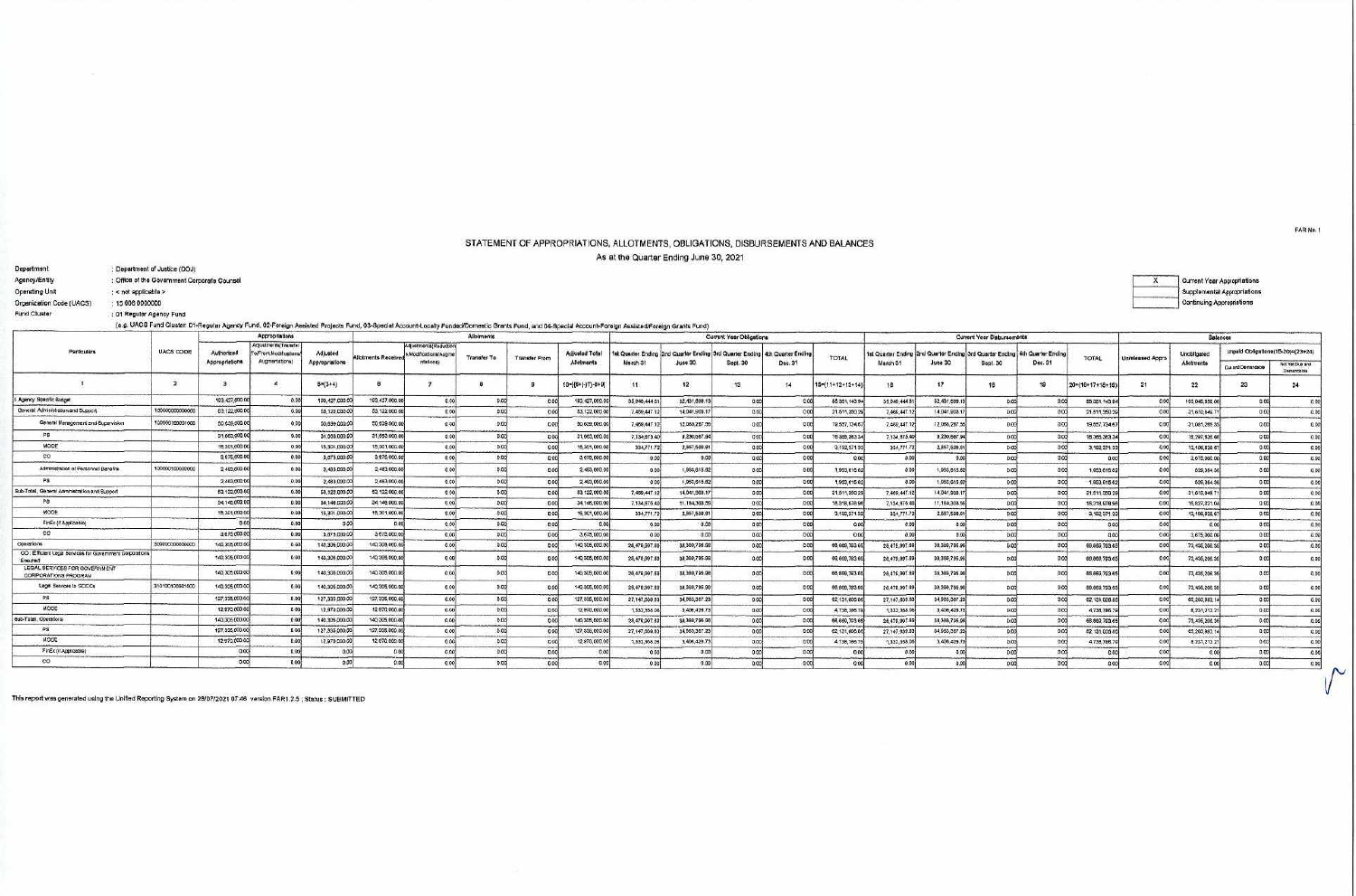| Operating Unit                                                                      | < not applicable >                                                                                                                                                                                       |                              |                                                                       |                            |                           |                                                              |                    |                      |                              |                 |                |                                                                                         |             |                 |                                |                               |                                |                               |                  |                         |                                  | Supplemental Appropriations |                                       |
|-------------------------------------------------------------------------------------|----------------------------------------------------------------------------------------------------------------------------------------------------------------------------------------------------------|------------------------------|-----------------------------------------------------------------------|----------------------------|---------------------------|--------------------------------------------------------------|--------------------|----------------------|------------------------------|-----------------|----------------|-----------------------------------------------------------------------------------------|-------------|-----------------|--------------------------------|-------------------------------|--------------------------------|-------------------------------|------------------|-------------------------|----------------------------------|-----------------------------|---------------------------------------|
| Organization Code (UACS)                                                            | 15 006 0000000                                                                                                                                                                                           |                              |                                                                       |                            |                           |                                                              |                    |                      |                              |                 |                |                                                                                         |             |                 |                                |                               |                                |                               |                  |                         | Continuing Appropriations        |                             |                                       |
| Fund Cluster                                                                        | : 01 Regular Agency Fund                                                                                                                                                                                 |                              |                                                                       |                            |                           |                                                              |                    |                      |                              |                 |                |                                                                                         |             |                 |                                |                               |                                |                               |                  |                         |                                  |                             |                                       |
|                                                                                     | (e.g. UACS Fund Cluster: 01-Regular Agency Fund, 02-Foreign Assisted Projects Fund, 03-Special Account-Locally Funded/Domestic Grants Fund, and 04-Special Account-Foreign Assisted/Foreign Grants Fund) |                              |                                                                       |                            |                           |                                                              |                    |                      |                              |                 |                |                                                                                         |             |                 |                                |                               |                                |                               |                  |                         |                                  |                             |                                       |
|                                                                                     |                                                                                                                                                                                                          |                              | Appropriations                                                        |                            |                           |                                                              | alnambollA         |                      |                              |                 |                | Current Year Obligations                                                                |             |                 |                                |                               | Current Year Clebursements     |                               |                  |                         |                                  | <b>Balances</b>             |                                       |
| Particulara                                                                         | UACS CODE                                                                                                                                                                                                | Authorized<br>Appropriations | Adustments(Transfer<br><b>Fa/From Modifications</b><br>Augmentationa) | Adjusted<br>Appropriations | <b>Jiotments Received</b> | idjustmants(Reduction<br>J.Modifications/Augme<br>ritations) | <b>Transfer To</b> | <b>Transfer From</b> | Adjusted Total<br>Allotments | March 31        | June 30        | 1st Quarter Ending 2nd Quarter Ending 3rd Quarter Ending 4th Quarter Ending<br>Sept. 30 | Dec. 31     | <b>TOTAL</b>    | 1st Quarter Ending<br>March 31 | 2nd Quarter Ending<br>June 30 | 3rd Quarter Ending<br>Sept. 30 | Ith Quarter Ending<br>Dec. 31 | TOTAL            | <b>Unreleased Appro</b> | Unobligate:<br><b>Allotments</b> |                             | Unpaid Obligations (15-20)=(23+24)    |
|                                                                                     |                                                                                                                                                                                                          |                              |                                                                       |                            |                           |                                                              |                    |                      |                              |                 |                |                                                                                         |             |                 |                                |                               |                                |                               |                  |                         |                                  | <b>Custod Demandable</b>    | <b>Not Yell Due and</b><br>Demandable |
|                                                                                     | $\overline{2}$                                                                                                                                                                                           | 32                           |                                                                       | $54(3+4)$                  | ß.                        |                                                              | 8                  | - 59                 | 10=[{8+(-)7}-8+9]            | 11              | 12             | 13                                                                                      | 14          | 15=(11+12+13+14 | 18                             | 17                            | 18                             | 19                            | 20=(16+17+18+19) | 21                      | 22                               | 23                          | 24                                    |
| Sub-Total, I. Agency Specific Budget                                                |                                                                                                                                                                                                          | 193,427,000.00               | 0.00                                                                  | 193.427,000.0              | 193.427.000.00            | 000                                                          | 0.00               | 0.00                 | 193,427,000.0                | 35,949,444.8    | 52.431,699.1   | 0.00                                                                                    | 0.00        | 88, 361, 143. 9 | 35.949.444.61                  | 62,431,699.13                 | 0.00                           | 00                            | 88.381.143.9     | 0.00                    | 105,045,856.0                    | 0.00                        | 0.00                                  |
| PS                                                                                  |                                                                                                                                                                                                          | 161.481,000.00               | 0.00                                                                  | 181.481.000.0              | 161,481,000.00            | ocol                                                         | 0.00               | 000                  | 101,481,000.00               | 34.282.315.03   | 46.167,670.7   | 0.00                                                                                    | <b>DOO!</b> | 80,449,985.8    | 34 282, 315 03                 | 46,167,870.79                 | 0.00                           | 9.00                          | 80.449,985.82    | 0.00                    | 81,031,014.1                     | 0.00                        | 0.00                                  |
| MODE                                                                                |                                                                                                                                                                                                          | 28,271,000.00                | 0.00                                                                  | 28,271,000.0               | 28,271,000.00             | 0 <sub>CO</sub>                                              | 0.00               | 000                  | 28,271,000.0                 | 1,667,129.7     | 6,264,026.34   | 0.00                                                                                    | 0.00        | 7,931,158.      | 1,667,129.76                   | 6,264,028.34                  | 0.00                           | 0.00                          | 7.931,158.13     | 0.00                    | 20,339,841.8                     | 0.00                        | 0.00                                  |
| FinEx (if Applicable)                                                               |                                                                                                                                                                                                          | 0.00                         | 0.00                                                                  | 00                         | 0.00                      | 0 <sup>0</sup>                                               | 0.00               | 000                  | 0.00                         | 0.00            | 0.00           | 0.00                                                                                    | 0.001       | 0.00            | 0.00                           | 000                           | 0.00                           | 0.00                          | 0.00             | 0.00                    | 0.00                             | 0.00                        | 0.00                                  |
| CO.                                                                                 |                                                                                                                                                                                                          | 3,675,000.00                 | 0.001                                                                 | 3,675,000.0                | 3,675,000.00              | ocol                                                         | 0.00               | 0.00                 | 3,675,000.00                 | 0.00            | 0.00           | 0.00                                                                                    | 0.001       | 0.00            | 0.00                           | 0.00                          | 0.00                           | 0.00                          | 0.00             | o.col                   | 3.875,000.0                      | 0.00                        | 0.00                                  |
| Automatic Appropriation                                                             |                                                                                                                                                                                                          | 10.260,000.0                 | nool                                                                  | 10.250,000.0               | 10,250,000.00             | 0 <sub>CD</sub>                                              | 0.00               | 000                  | 10,250,000.0                 | 2 3 8 6 6 6 7 5 | 2425,552.64    | 0.001                                                                                   | 0.001       | 4812,553.2      | 2386,900.06                    | 2.425,652.64                  | 0.00                           | 0.00                          | 4,812,553.20     | 0.00                    | 5,437,446.6                      | 0.00                        | 000                                   |
| peotic Budgets of National Government Agencies                                      |                                                                                                                                                                                                          | 10,250,000.00                | 000                                                                   | 10.250,000.0               | 10:250.000.00             | 000                                                          | 0.00               | 0.00                 | 10,250,000.0                 | 2 386,900.66    | 2425,652.64    | 0.00                                                                                    | 0.00        | 4812,5532       | 2366,900.66                    | 2.425,652.64                  | 0.00                           | 0.00                          | 4,812,553.20     | 0.00                    | 5.437.446.8                      | 0.00                        | -0.00                                 |
| Retirement and Life Insurance Premiums                                              |                                                                                                                                                                                                          | 10.250,000.00                | 0.000                                                                 | 10,250,000.0               | 10.250.000.00             | 000                                                          | 0.00               | 000                  | 10,250,000.0                 | 2,386,600.5     | 2.425,652.64   | 0.00                                                                                    | 0.00        | 4,812,553.2     | 2386,900.66                    | 2,425,652.64                  | 0.001                          | 0.00                          | 4,612,553,20     | 0.00                    | 5,437,446.80                     | 0.00                        | 0.00                                  |
| PS                                                                                  |                                                                                                                                                                                                          | 10.250,000.00                | 0.00                                                                  | 10:250.000 0               | 10.250.000.00             | 0.00                                                         | <b>D.DC</b>        | 0.00                 | 10,250,000.0                 | 2,386,600.5     | 2425,852.64    | 0.00                                                                                    | 0.001       | 4812,553.2      | 2,386,900.66                   | 2,425.652.64                  | 0.00                           | 0.00                          | 4.912,553.20     | 0.00                    | 5,437,445.80                     | 0.00                        | 0.00                                  |
| Sub-total II. Automatic Appropriations                                              |                                                                                                                                                                                                          | 10.250,000.00                | 0.001                                                                 | 10.250.000.0               | 10,250,000.00             | 0.00                                                         | 0,00               | 0.00                 | 10,250,000.0                 | 2,356,500.5     | 2,425,652.6    | 0.00                                                                                    | 0.001       | 4812,553.2      | 2,386,900.66                   | 2.425.652.6                   | 0.00                           | 0 <sup>o</sup>                | 4,812,553.20     | 0.00                    | 5,437,446.60                     | 0.00                        | 0.00                                  |
| PS                                                                                  |                                                                                                                                                                                                          | 10,250,000.0                 | 0.001                                                                 | 10.250.000.00              | 10.260,000.00             | 0.00                                                         | 0.00               | 000                  | 10,250,000.0                 | 2.356,600.58    | 2,425,652.64   | 0.00                                                                                    | 0.001       | 4812,553.20     | 2,386,900.56                   | 2,425,652.64                  | 0.00                           | 0.00                          | 4.812,653.20     | 0.00                    | 5.437,445.60                     | 0.00                        | 0.00                                  |
| MOOE                                                                                |                                                                                                                                                                                                          | 0.0                          | 0.00                                                                  |                            | 0.00                      | 0.00                                                         | 0.00               | 0.00                 | 0.00                         | 0.0             | 0.00           | 0.00                                                                                    | 0.001       | 0.0             | 0.00                           | 0.00                          | 0.00                           | 000                           | 0.00             | 0.00                    | 0.00                             | 0.00                        | $-0.00$                               |
| Fingx                                                                               |                                                                                                                                                                                                          | 0.00                         | 0.00                                                                  | 0.00                       | 0.00                      | 000                                                          | 0.00               | 0.00                 | 0.00                         | 0.00            | 0.00           | 0.00                                                                                    | 0.00        | 0.00            | 0.00                           | 0.00                          | 0.00                           | 0.00                          | 0.00             | opo                     | 0.00                             | 0.00                        | 000                                   |
| co                                                                                  |                                                                                                                                                                                                          | 0.00                         | 0.00                                                                  | g co                       | 0.00                      | 0.00                                                         | 0.00               | 000                  | 0.00                         | 0.00            | 0.00           | 0.00                                                                                    | 0.001       | 0.00            | 0.00                           | 0 <sup>o</sup>                | 0.00                           | 0.00                          | 0.00             | 0.00                    | 0.00                             | 0.00                        | 0.00                                  |
| <b>BI.</b> Special Purpose Fund                                                     |                                                                                                                                                                                                          | 0.00                         | 5.766,740.00                                                          | 5.766,740.00               | 0.00                      | 8,766,740.00                                                 | 0.00               | 0.00                 | 5,765,740.0                  | 2,862,352.14    | 2,862,351.99   | 0.00                                                                                    | 0.00        | 8,724,704.1     | 2 862, 352.14                  | 2,862,351.00                  | 0.00                           | 0.00                          | 5.724.704.0-     | 0.00                    | 42,036.87                        | 0.00                        | 0.09                                  |
| Pension and Gratuey Fund                                                            |                                                                                                                                                                                                          |                              | 8,766,740.00                                                          | 5.766,740.00               | 0.00                      | 5,766,740.00                                                 | 0.00               | $-0.00$              | 5,765,740.00                 | 2,662,352.1     | 2862,351.99    | 0.00                                                                                    | 0.00        | 5,724,704.1     | 2862,352.14                    | 2,802,351.90                  | 000                            | 0.00                          | 5,724,704.04     | 0.00 <sub>0</sub>       | 0.00                             | 0.00                        | 0.09                                  |
| PS                                                                                  |                                                                                                                                                                                                          |                              | 8,706,740.00                                                          | 5,786,740.00               | 0.00                      | 8,766,740.0                                                  | 0.00               | 00                   | 5,765,740.00                 | 2,862,362.1     | 2,862,351.96   | 0.00                                                                                    | 0.00        | 5,724,704       | 2 882,352.1                    | 2,552,351 %                   | 0.00                           | 00                            | 5,724,704.0      | 0.00                    | 0.00                             | 0.00                        | 0.09                                  |
| Sub-Total III. Special Purpose Fund                                                 |                                                                                                                                                                                                          |                              | 5,766,740.00                                                          | 6,768,740.00               |                           | 5,766,740.0                                                  | 0.00               | 00                   | 5,766,740.0                  | 2862.352.14     | 2,882,351.9    | 0.00                                                                                    | 000         | 5,724,704.      | 2862.352.1                     | 2,882,351.90                  | D.DD                           |                               | 5,724,704.0      | 000                     | 42,035.87                        | 0.00                        | 0.09                                  |
| PS.                                                                                 |                                                                                                                                                                                                          | 0.00                         | 6,766,740.00                                                          | 5,756,740.00               | 0.00                      | 5,766,740.0                                                  | 0.00               | 000                  | 5,785,740.00                 | 2,862,352.14    | 2,882,351.99   | 0.00                                                                                    | 0.00        | 6,724,7041      | 2,662,352.14                   | 2,882,351.90                  | 0.00                           | 0.00                          | 5.724,704.04     | 000                     | 42,035.81                        | 0.00                        | 0.09                                  |
| MODE                                                                                |                                                                                                                                                                                                          | $-0.00$                      | 0.00                                                                  | OO                         | 0.00                      |                                                              | 0.00               | 000                  | 0.00                         | 0.00            | 0.00           | 0.00                                                                                    | 0.001       | 0.00            | 0.00                           | 0.00                          | 0.00                           | 0.00                          | 0.00             | 0.00                    | 0.00                             | 0.00                        | 0.00                                  |
| Firex                                                                               |                                                                                                                                                                                                          | 0.00                         | opd                                                                   | 0.09                       | 0.00                      | 0.01                                                         | 0.00               | 0.00                 | 0.00                         | 0.00            | 0.00           | 0.00                                                                                    | 0.006       | 0.00            | 0.00                           | 0.00                          | <b>DO</b>                      | 0.00                          | 0.00             | 000                     | 0.00                             | 0.00                        | 000                                   |
| CO:                                                                                 |                                                                                                                                                                                                          | 0.00                         | 0.00                                                                  | 0.00                       | 0:00                      | 0.01                                                         | 0.00               | 000                  | 0.00                         | 0.00            | 0.00           | 0.00                                                                                    | 0.006       | 0.00            | 0.OC                           | 0.00                          | 0.00                           | 0.00                          | 0.00             | ocol                    | 0.00                             | 0.00                        | 0.00                                  |
| Reversion of the Unobligated Atlatments charged against R /<br>Nos. 11465 and 11494 |                                                                                                                                                                                                          |                              | OB.                                                                   |                            |                           |                                                              | 0.00               | $\alpha$             | 0.0                          | 0.00            | 0 <sup>o</sup> | 0.00                                                                                    | 0.00        | 65              | 0.00                           | 000                           | 000                            |                               |                  | 000                     |                                  | 0.00                        | 0.00                                  |
| GRAND TOTAL                                                                         |                                                                                                                                                                                                          | 203,677,000.0                | 6,766,740.00                                                          | 209.443.740.00             | 203,677,000.0             | 5,766,740.0                                                  | 0.00               | 0.00                 | 209,443,740.0                | 41,198,697.5    | 57,719,703.7   | 0.00                                                                                    | 0.008       | 98,918,401.     | 41,196,897.01                  | 67,719,703.67                 | 0.00                           |                               | 98.918.401.1     | 0.00                    | 110, 525, 336.                   | 0.00                        | 0.09                                  |
| PS                                                                                  |                                                                                                                                                                                                          | 171,731,000.00               | 0.768,740,00                                                          | 177,497,740.00             | 171,731,000.00            | 5,768,740.00                                                 | 0.00               | 000                  | 177,497,740.0                | 39,531.567.73   | 51,455,675.42  | 0.00                                                                                    | 0.00        | 90.987.243.1    | 39,531,567.73                  | 81,455,675.33                 | 0.00                           |                               | 90,967,243.0     | 000                     | 66,510,496.8                     | 0.00                        | 0.09                                  |
| MOOR:                                                                               |                                                                                                                                                                                                          | 28.271,000 00                | 0.00                                                                  | 28.271.000.0               | 26,271,000.00             | 0.00                                                         | 0.00               | 0.00                 | 28,271,000.0                 | 1,667,129.78    | 6.264,028.34   | 0.00                                                                                    | 0.000       | 7,931,158.1     | 1,667,129.78                   | 8,264,028.34                  | 000                            | 000                           | 7,931,156.12     | 000                     | 20,339,841.8                     | 0.00                        | 0.00                                  |
| $\infty$                                                                            |                                                                                                                                                                                                          | 3,675,000.00                 | 000                                                                   | 3,875,000.00               | 3,675,000.00              | 0.00                                                         | 0.00               | 0.00                 | 3.675.000.0                  | 0.00            | 0.00           | 0.00                                                                                    | 0.00        | 0.03            | 0.00                           | 0.00                          | 0.00                           | 0.00                          | 0.00             | 0.00                    | 3,675,000.00                     | 0.00                        | 0.00                                  |
| Recaptulation by CO.                                                                |                                                                                                                                                                                                          |                              |                                                                       |                            |                           |                                                              |                    |                      |                              |                 |                |                                                                                         |             |                 |                                |                               |                                |                               |                  |                         |                                  |                             |                                       |
| Agency Specific Budge                                                               |                                                                                                                                                                                                          | 140,305,000.00               | 0.00                                                                  | 140,305,000.00             | 140,305,000.00            | 0.00                                                         | 0.00               | 000                  | 140,305,000.00               | 28,470,997.69   | 36,389,795.9   | 0.00                                                                                    | 0.008       | 66,689,793.6    | 28,479,997 6                   | 38,389,795.96                 | 0.00                           | 0.00                          | 86.869,793.65    | 000                     | 73,435,208.3                     | <b>D.00</b>                 | 000                                   |
| LEGAL SERVICES FOR GOVERNMENT<br>CORPORATIONS PROGRAM                               |                                                                                                                                                                                                          | 140.305.000.00               | 0.00                                                                  | 140,305,000,00             | 140,305,000.00            |                                                              |                    | 0 <sup>o</sup>       | 140,305,000.00               | 28,479,997.69   | 35,389,795.9   | 0.00                                                                                    | 0.006       | 56,889,793.6    | 28.479.997                     | 38,389,795.96                 | D <sub>DC</sub>                |                               | 06.569.793.65    |                         | 73,435,205.7                     |                             | 0.00                                  |

This report was generated using the Unified Reporting System on 28/07/2021 07:48 version.FAR1.2.5; Status : SUBMITTED

Department

Agency/Entity

: Department of Justice (DOJ)

: Office of the Government Corporate Counsel

X<br>Current Year Appropriations

 $\Lambda$ 

V